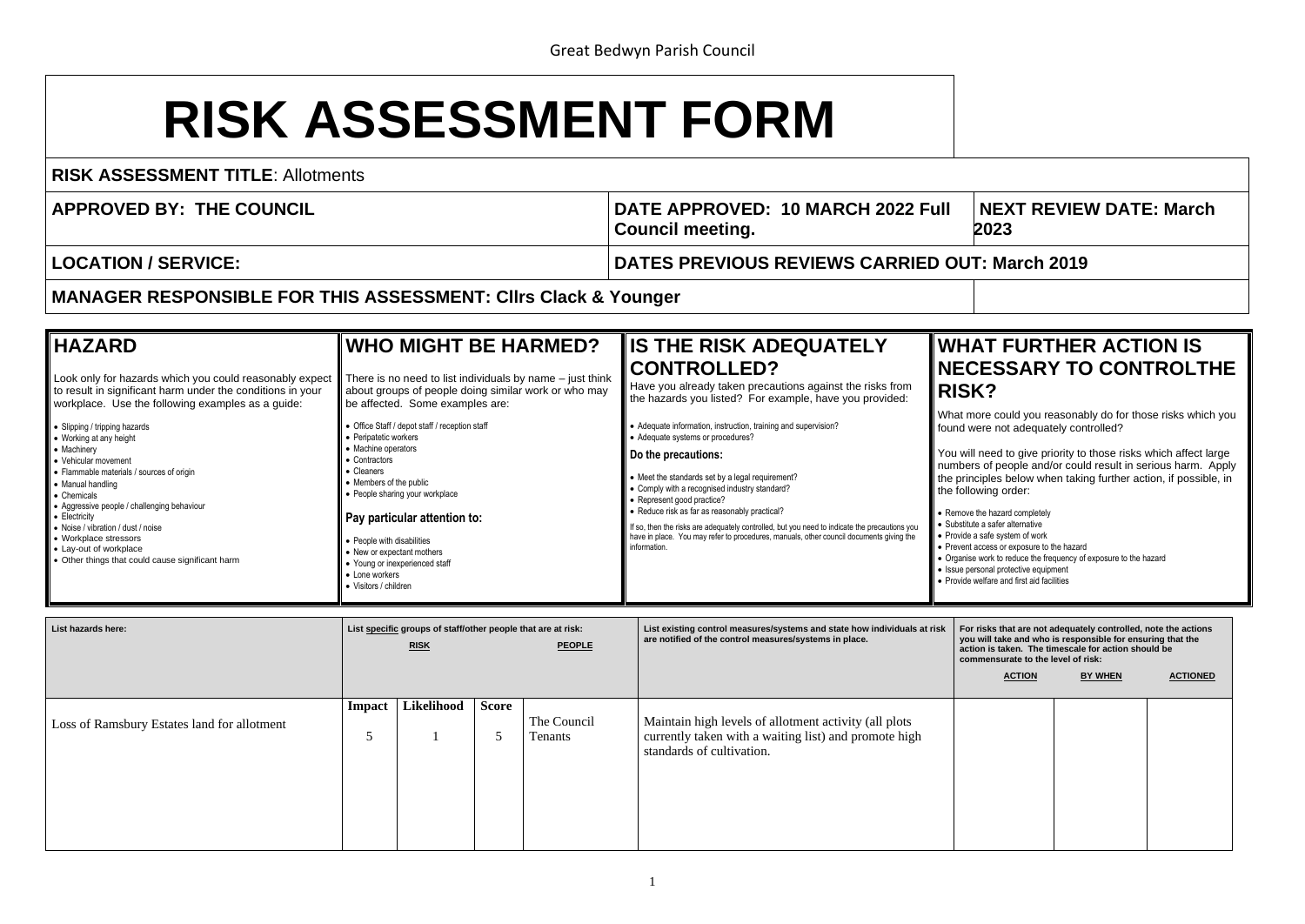## Great Bedwyn Parish Council

| List hazards here:                                                                                                  | List specific groups of staff/other people that are at risk:<br><b>RISK</b><br><b>PEOPLE</b> |                              |                    |                                                 | List existing control measures/systems and state how individuals at risk<br>are notified of the control measures/systems in place.                                                                                                                                                                                                                                                                                                                               | For risks that are not adequately controlled, note the actions<br>you will take and who is responsible for ensuring that the<br>action is taken. The timescale for action should be<br>commensurate to the level of risk: |                                                                                                            |                                                         |
|---------------------------------------------------------------------------------------------------------------------|----------------------------------------------------------------------------------------------|------------------------------|--------------------|-------------------------------------------------|------------------------------------------------------------------------------------------------------------------------------------------------------------------------------------------------------------------------------------------------------------------------------------------------------------------------------------------------------------------------------------------------------------------------------------------------------------------|---------------------------------------------------------------------------------------------------------------------------------------------------------------------------------------------------------------------------|------------------------------------------------------------------------------------------------------------|---------------------------------------------------------|
|                                                                                                                     |                                                                                              |                              |                    |                                                 |                                                                                                                                                                                                                                                                                                                                                                                                                                                                  | <b>ACTION</b>                                                                                                                                                                                                             | <b>BY WHEN</b>                                                                                             | <b>ACTIONED</b>                                         |
| Flooding – risk of damage to allotments.                                                                            | Impact<br>3                                                                                  | Likelihood<br>$\overline{4}$ | <b>Score</b><br>12 | The Council<br>Tenants<br>Environment<br>Public | Recent experience of flash flooding affecting some plots.<br>Mitigation measures in progress including extending<br>ditches but need to ensure flooding risk is not transferred<br>to residential properties. Ensure that ditches are<br>maintained and kept clear – inspect regularly.<br>Damage to plots/sheds/equipment: the tenants are<br>responsible for insuring their plots.<br>Council has liability insurance to cover communal areas,<br>public land. | None                                                                                                                                                                                                                      |                                                                                                            |                                                         |
| Risk to safety of allotment holders and their visitors.                                                             | 2                                                                                            | $\overline{2}$               | $\overline{4}$     | The Council<br>Tenants<br>The Public            | Routine inspections conducted and plot holders asked to<br>remove old or potentially dangerous items.<br>Children to be supervised at all times when on site.<br>Dogs to be kept on lead; only allotment holder dogs are<br>allowed on the allotments.<br>Allotments holders sign an agreement detailing<br>conditions.                                                                                                                                          | <b>None</b>                                                                                                                                                                                                               |                                                                                                            |                                                         |
| Unauthorised access to allotments by members of the<br>public - risk of theft, vandalism, damage, public<br>safety. | $\overline{2}$                                                                               | 5                            | 10                 | Tenants<br>The Council                          | Close off any unauthorised access points, for example,<br>entry ways from private land.<br>Allotment holders are responsible for insuring their own<br>plots.<br>Council has liability insurance.<br>Routine inspections conducted and plot holders asked to<br>remove old or potentially dangerous items.<br>Keep fence in good repair and replace damaged fences.                                                                                              | Replace old and<br>damaged<br>signage<br>informing that<br>entry is for<br>tenants only.<br>Carry out<br>inspection of<br>fences.                                                                                         | Prior to next<br>budget setting<br>$process -$<br>March 2023<br>Routinely, but<br>minimum<br>twice a year. | The allotment<br>managers<br>The allotment<br>managers. |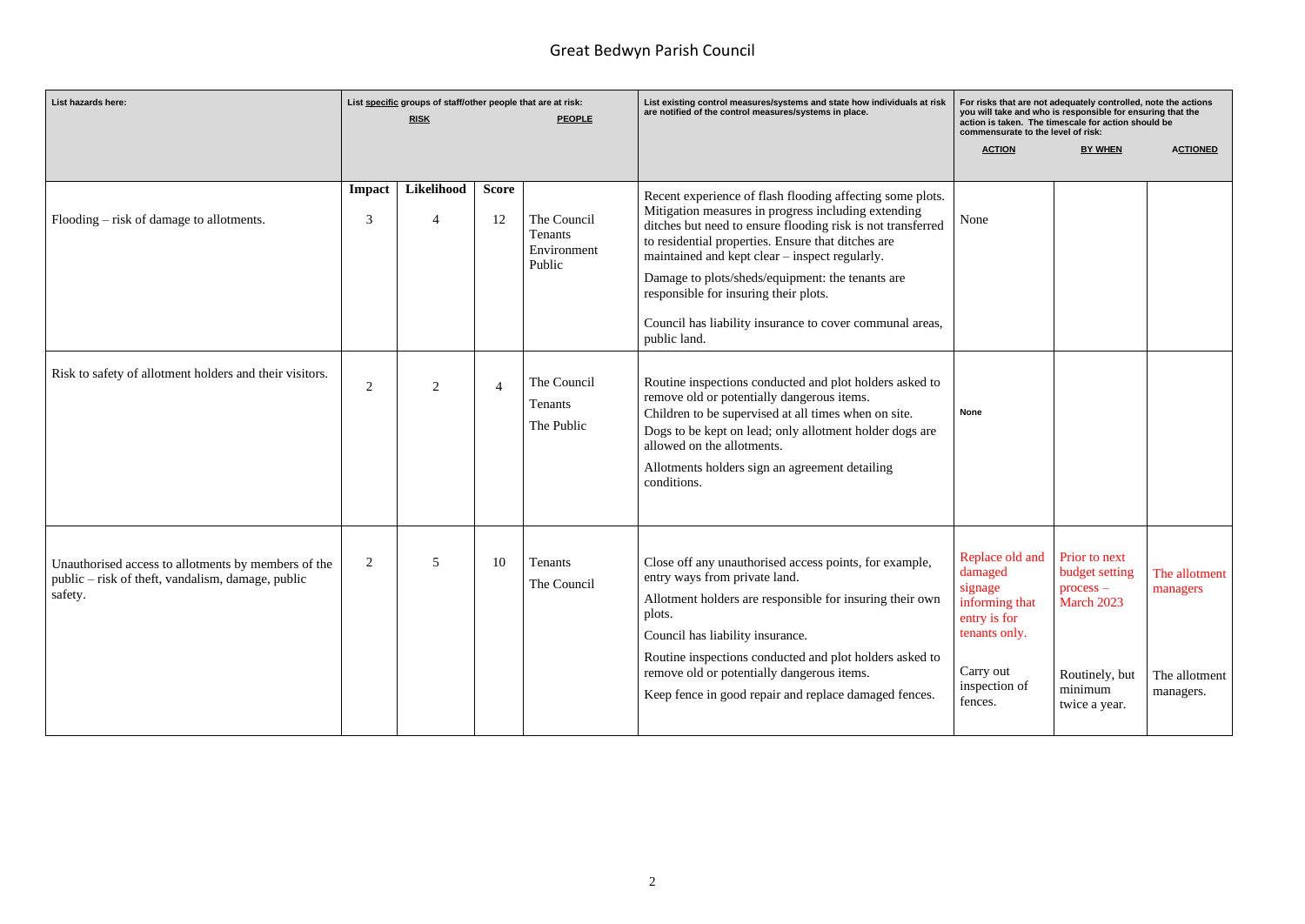## Great Bedwyn Parish Council

| List hazards here:                                                                       | List specific groups of staff/other people that are at risk:<br><b>RISK</b><br><b>PEOPLE</b> |                              |                    |                                                     | List existing control measures/systems and state how individuals at risk<br>are notified of the control measures/systems in place.                                                                                                                                                                                                                                                                                        | For risks that are not adequately controlled, note the actions<br>you will take and who is responsible for ensuring that the<br>action is taken. The timescale for action should be<br>commensurate to the level of risk: |                |                 |
|------------------------------------------------------------------------------------------|----------------------------------------------------------------------------------------------|------------------------------|--------------------|-----------------------------------------------------|---------------------------------------------------------------------------------------------------------------------------------------------------------------------------------------------------------------------------------------------------------------------------------------------------------------------------------------------------------------------------------------------------------------------------|---------------------------------------------------------------------------------------------------------------------------------------------------------------------------------------------------------------------------|----------------|-----------------|
|                                                                                          |                                                                                              |                              |                    |                                                     |                                                                                                                                                                                                                                                                                                                                                                                                                           | <b>ACTION</b>                                                                                                                                                                                                             | <b>BY WHEN</b> | <b>ACTIONED</b> |
| Rodent infestation – risk to public health, damage to<br>equipment and vegetation.       | <b>Impact</b><br>5                                                                           | Likelihood<br>$\overline{2}$ | <b>Score</b><br>10 | Tenants<br>Public<br>Environment                    | Carry out regular inspections and ask allotment holders<br>to keep allotments clear of rubbish.<br>Allotment holders who wish to keep chickens must sign<br>the Chicken Charter.<br>The Parish Council to provide a pest control service as<br>necessary.                                                                                                                                                                 | None                                                                                                                                                                                                                      |                |                 |
| Uncovered water butts $-$ risk of contamination,<br>spillage, risk to children's safety. | $\overline{4}$                                                                               | 3                            | 12                 | <b>Tenants</b><br>Public<br>Wildlife<br>Environment | Routine inspections conducted and plot holders asked to<br>remove old or potentially dangerous items.<br>Inform allotments holders of their responsibilities<br>Remind allotments holders they are responsible for<br>insuring their plots.<br>Allotment holders are responsible for supervising<br>children at all times.<br>Allotment holders sign an agreement alerting them to<br>these hazards and responsibilities. | Letter sent to all<br>tenants May 2022                                                                                                                                                                                    |                |                 |
| Loss of income due to unpaid rent and abandoned<br>allotments.                           |                                                                                              | $\overline{2}$               | $\overline{2}$     | The Council                                         | Systems in place for rent ledger control and credit<br>control.<br>Rental year has been changed to run from October in<br>order to facilitate the identification of abandoned plots.                                                                                                                                                                                                                                      | None                                                                                                                                                                                                                      |                |                 |